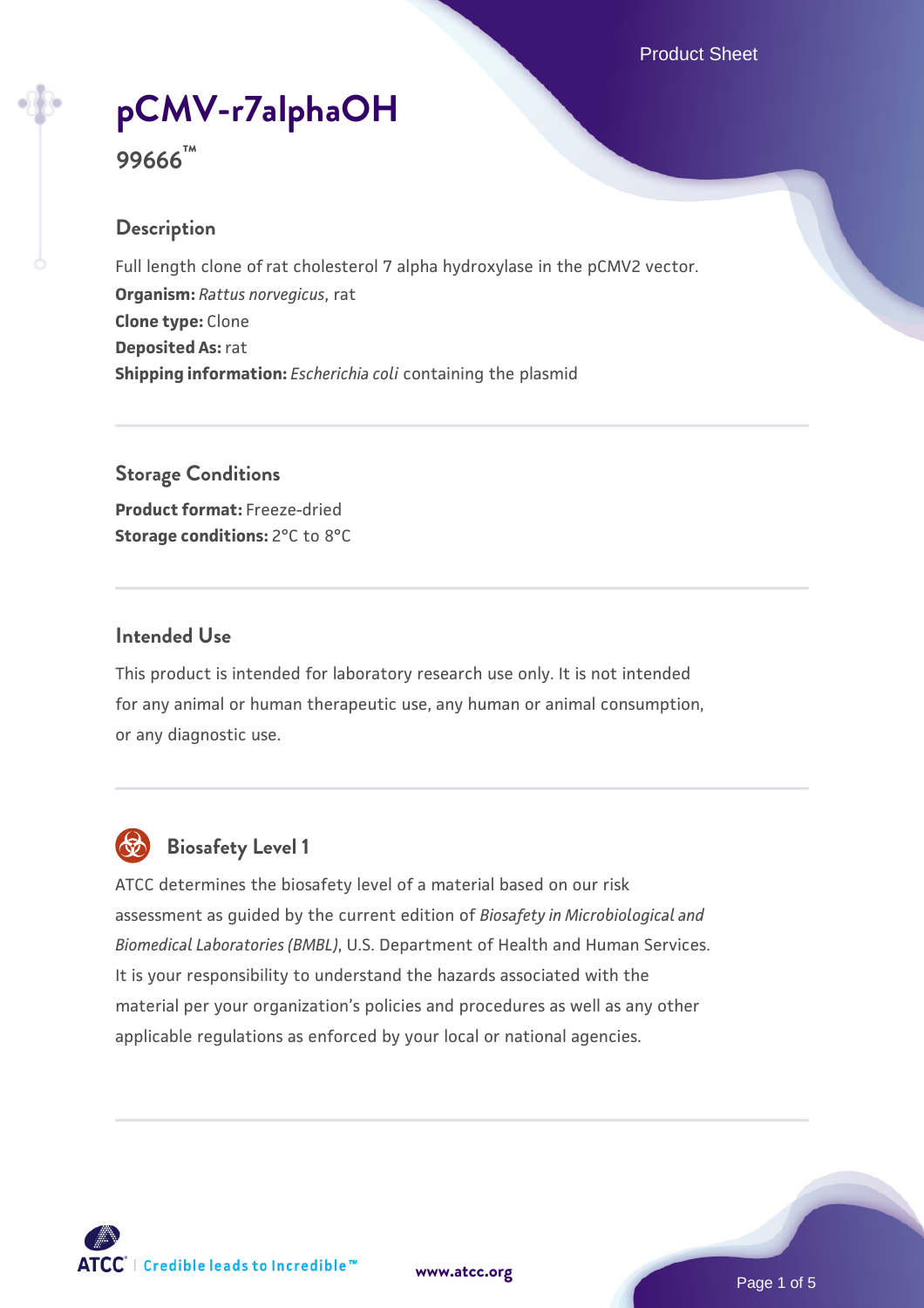**99666**

### **Certificate of Analysis**

For batch-specific test results, refer to the applicable certificate of analysis that can be found at www.atcc.org.

#### **Insert Information**

**Insert size (kb):** 2.6720000000000002 **Type of DNA:** cDNA **Target gene:** cholesterol 7 alpha hydroxylase **Gene product:** cholesterol 7 alpha hydroxylase [r7alphaOH]

#### **Vector Information**

**Construct size (kb):** 7.492000102996826

#### **Growth Conditions**

**Medium:**  [ATCC Medium 1227: LB Medium \(ATCC medium 1065\) with 50 mcg/ml](https://www.atcc.org/-/media/product-assets/documents/microbial-media-formulations/1/2/2/7/atcc-medium-1227.pdf?rev=581c98603b3e4b29a6d62ee0ba9ca578) [ampicillin](https://www.atcc.org/-/media/product-assets/documents/microbial-media-formulations/1/2/2/7/atcc-medium-1227.pdf?rev=581c98603b3e4b29a6d62ee0ba9ca578) **Temperature:** 37°C

### **Handling Procedures**

Asceptically add 0.3 to 0.4 mL of liquid medium to the freeze-dried pellet and mix well. Transfer 100 *u*L to a test tube containing 5 mL LB+50mg/mL of ampicillin. A loopful of culture can also be streaked on an LB + amp agar plate. Incubate cultures at 370 C. Isolate DNA using standard plasmid preparation procedures.

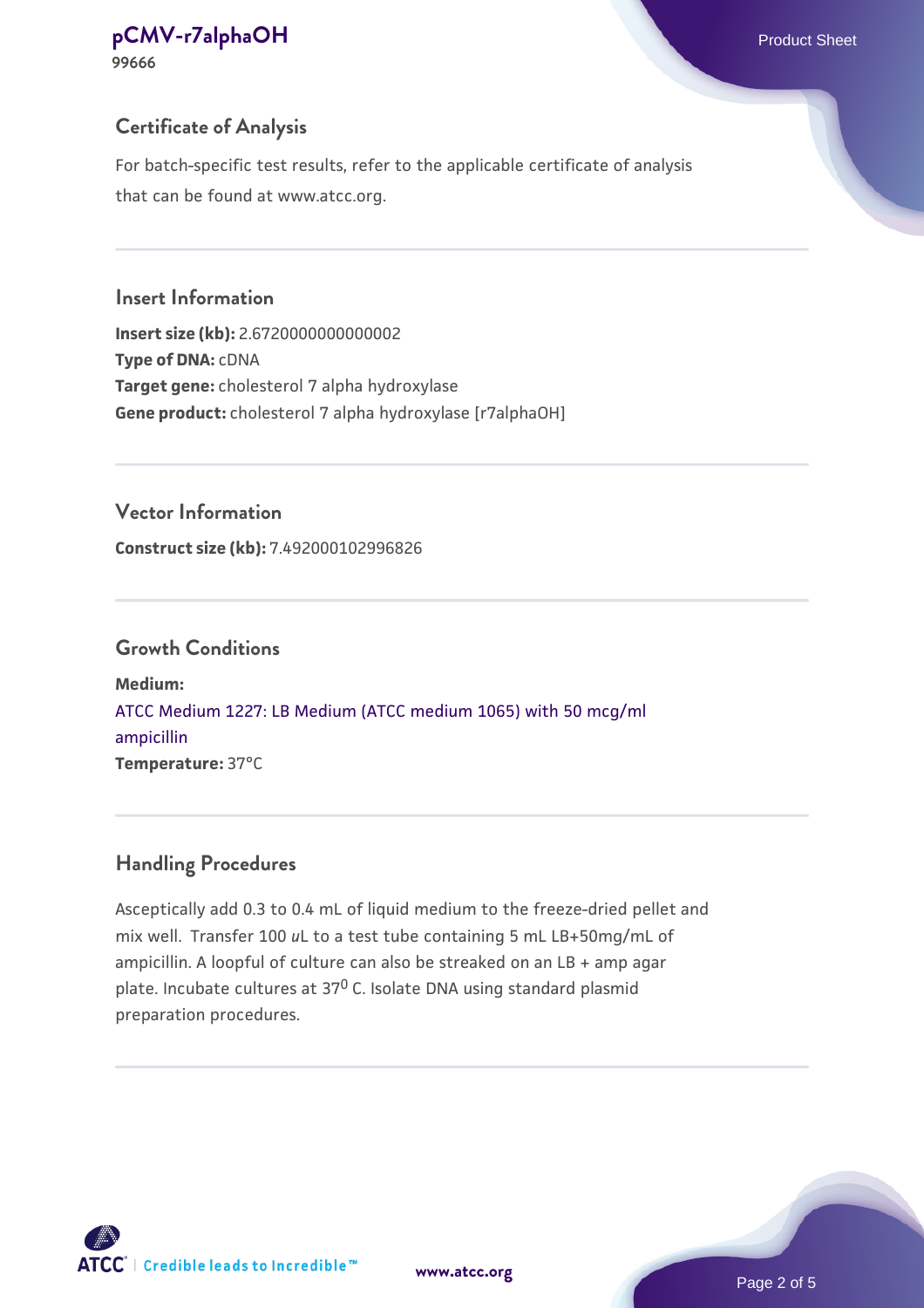#### **Notes**

Restriction digests of the clone gave the following bands (in kb) : EcoRI 4.6, 2.6; KpnI 6.5, 1.0; HindIII 7.5. ---- ATCC staff

#### **Material Citation**

If use of this material results in a scientific publication, please cite the material in the following manner: pCMV-r7alphaOH (ATCC 99666)

#### **References**

References and other information relating to this material are available at www.atcc.org.

#### **Warranty**

The product is provided 'AS IS' and the viability of ATCC® products is warranted for 30 days from the date of shipment, provided that the customer has stored and handled the product according to the information included on the product information sheet, website, and Certificate of Analysis. For living cultures, ATCC lists the media formulation and reagents that have been found to be effective for the product. While other unspecified media and reagents may also produce satisfactory results, a change in the ATCC and/or depositor-recommended protocols may affect the recovery, growth, and/or function of the product. If an alternative medium formulation or reagent is used, the ATCC warranty for viability is no longer valid. Except as expressly set forth herein, no other warranties of any kind are provided, express or implied, including, but not limited to, any implied warranties of merchantability, fitness for a particular purpose, manufacture according to cGMP standards, typicality, safety, accuracy, and/or



**[www.atcc.org](http://www.atcc.org)**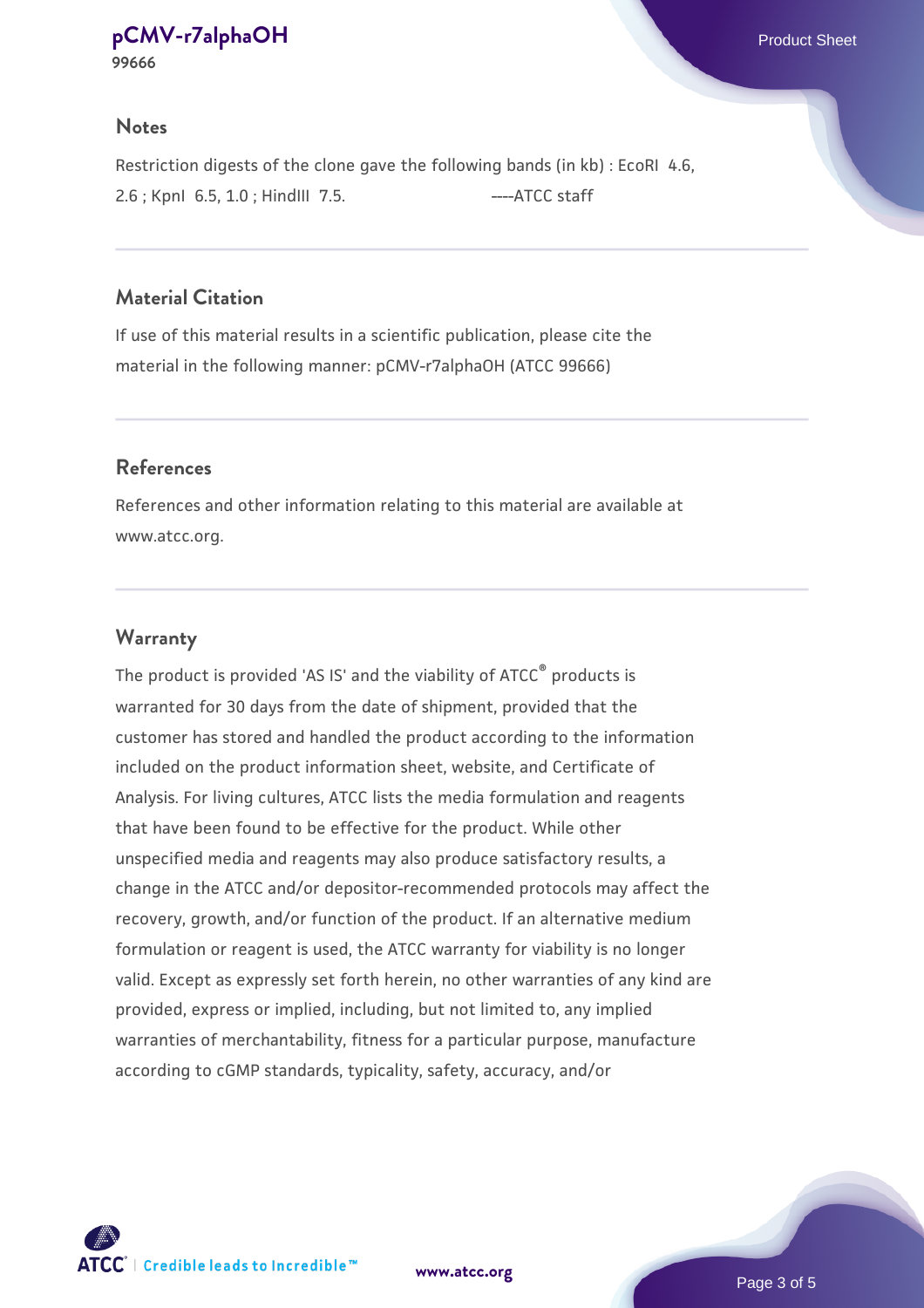noninfringement.

#### **Disclaimers**

This product is intended for laboratory research use only. It is not intended for any animal or human therapeutic use, any human or animal consumption, or any diagnostic use. Any proposed commercial use is prohibited without a license from ATCC.

While ATCC uses reasonable efforts to include accurate and up-to-date information on this product sheet, ATCC makes no warranties or representations as to its accuracy. Citations from scientific literature and patents are provided for informational purposes only. ATCC does not warrant that such information has been confirmed to be accurate or complete and the customer bears the sole responsibility of confirming the accuracy and completeness of any such information.

This product is sent on the condition that the customer is responsible for and assumes all risk and responsibility in connection with the receipt, handling, storage, disposal, and use of the ATCC product including without limitation taking all appropriate safety and handling precautions to minimize health or environmental risk. As a condition of receiving the material, the customer agrees that any activity undertaken with the ATCC product and any progeny or modifications will be conducted in compliance with all applicable laws, regulations, and guidelines. This product is provided 'AS IS' with no representations or warranties whatsoever except as expressly set forth herein and in no event shall ATCC, its parents, subsidiaries, directors, officers, agents, employees, assigns, successors, and affiliates be liable for indirect, special, incidental, or consequential damages of any kind in connection with or arising out of the customer's use of the product. While reasonable effort is made to ensure authenticity and reliability of materials on deposit, ATCC is not liable for damages arising from the misidentification or misrepresentation of such materials.

Please see the material transfer agreement (MTA) for further details regarding the use of this product. The MTA is available at www.atcc.org.



**[www.atcc.org](http://www.atcc.org)**

Page 4 of 5